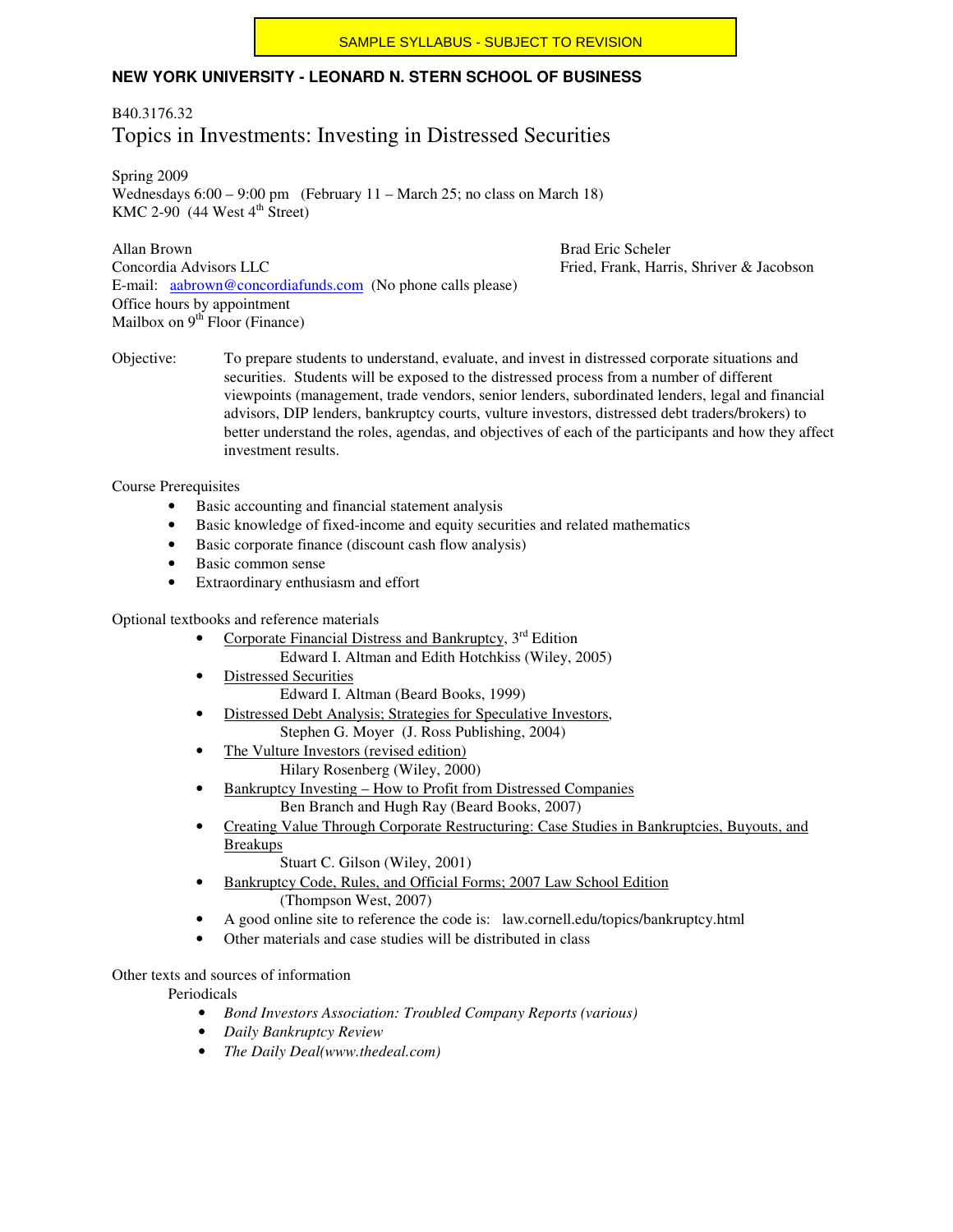## B40.3176.032 Topics in Investments: Investing in Distressed Securities

Structure: The course will use a combination of lectures, case discussions, reading assignments, and guest lectures.

Lectures:

Lectures will focus primarily on the bankruptcy/reorganization process, valuation methods, and special issues including, for example, issues related to claim seniority/subordination and stepdowns, estimating rejected executory contract claims, indenture analysis, and industry specific considerations. Recent academic research relevant to the area will also be discussed.

#### Case Analyses: 3

Case studies will be distributed in class. Cases will be based on recently concluded or pending distressed situations and utilize a combination of consolidated facts and actual financial and bankruptcy court documents. Each case will stress a key evaluation aspect. Write-ups can be a maximum of 2 pages of text (single space with generous font and margins) plus unlimited exhibits, and will address specific questions. Group write-ups are perfectly acceptable (maximum of 3 persons in a group, please); keep in mind that a group of *x* people submitting a write-up should demonstrate a proportional increase in effort. Group papers can be a maximum of 3 pages in length. As a final point, please realize that quality and quantity are mutually exclusive (i.e. don't feel the need to fill up the page with fluff).

Tips for good case studies (in my opinion, if that matters)

- Try to deliver a professional-looking work product
	- It's a reflection of the effort you put into the project
	- It indicates that your serious
	- It's usually easier to read
- Make sure your conclusions and statement make common sense
	- Don't rely on quantitative output of a model if results seem out of line; take a step back and ask yourself if everything makes sense
	- Double-check for simple calculation errors and modeling mistakes; here it's only your grade; out there, it could be your job that's at risk
- If the case asks specific questions, make sure you give specific answers
- In exhibits, use arrows, circles, bold font, and comment boxes to point out relevant information that supports your case or that you'd like to emphasize
	- The less effort it takes me to find it, the happier I will be
	- General Format (for investment recommendation)
		- Recommendation (One short sentence telling me what the conclusion is); puts the entire paper in context as I go through it
			- Text of recommendation
				- o Rationale supported by data, evidence, exhibits
				- o Risks
				- o Expected IRRs, risks, other potential ways to structure trades

Reading Assignments: Current topics and primers. Students are expected to be able to discuss..

#### Guest Lectures:

Prominent professionals in the industry will discuss a variety of topics related to distressed investing. **ATTENDANCE IS MANDATORY AND WILL BE RECORDED.** 

Grading: Case summaries 100% Class participation\*  $+/-$ 100% (+/-)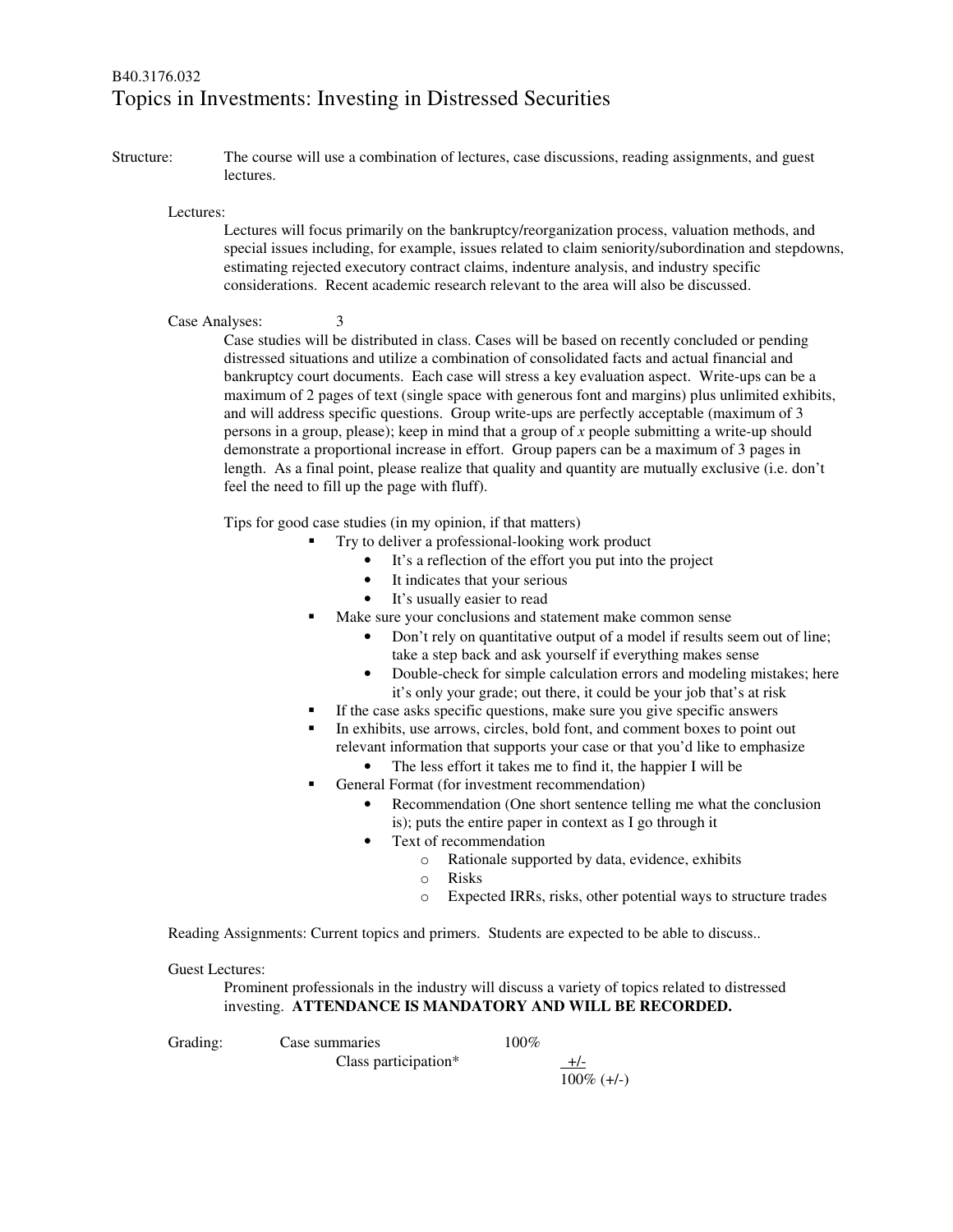## B40.3176.032 Topics in Investments: Investing in Distressed Securities

Lecture and Case Study Schedule

| $\mathbf 1$    | Introduction to investing in distressed securities                                                               |
|----------------|------------------------------------------------------------------------------------------------------------------|
|                | Distressed vs. Defaulted Securities                                                                              |
|                | Example of a distressed investment from start to finish                                                          |
|                | Case 1 distributed: Evaluating a distressed bond; enterprise valuation; distribution to creditors                |
| $\overline{2}$ |                                                                                                                  |
|                | <b>Historical Perspective</b>                                                                                    |
|                | The high yield and leveraged loan markets                                                                        |
|                | Distressed Investing - Overview                                                                                  |
|                | Life cycle of Corporate Distress and Reorganization                                                              |
|                | <b>Investment Strategies - Choices and Drivers</b>                                                               |
|                | Distressed Credit Analysis                                                                                       |
|                | <b>Trading Conventions</b>                                                                                       |
|                | Analytical tools                                                                                                 |
|                | EBITDA vs. GAAP accounting                                                                                       |
|                | Evaluating the corporate and capital structure of the firm                                                       |
|                | Market value of the enterprise                                                                                   |
|                | Interest coverage ratios; cash vs. non-cash interest expense                                                     |
|                | Liquidity measures and availability                                                                              |
|                | Estimating normalized operating numbers of the going-concern                                                     |
|                | Estimating debt capacity                                                                                         |
|                | Estimating the liquidation value of a firm.                                                                      |
|                | Using DCF and cash-flow multiples to value the enterprise                                                        |
|                | <b>Case 1 discussion</b>                                                                                         |
|                | Case 2 distributed: Indenture and Credit Agreement Analysis                                                      |
| 3              | Indenture and Credit Agreement analysis: What to look for as an investor and implications for security valuation |
|                | History of the Trust Indenture                                                                                   |
|                | Evolution and purpose of covenants                                                                               |
|                | Typical affirmative and negative covenants                                                                       |
|                | Modifications, supplements, and waivers                                                                          |
|                | Events of default                                                                                                |
|                | Defaulted Credit Analysis                                                                                        |
|                | Valuation                                                                                                        |
|                | Debt Capacity                                                                                                    |
|                | Capital Structure Analysis                                                                                       |
|                | Capital Structure Arbitrage                                                                                      |
|                | Contractual vs. Structural Subordination                                                                         |
|                | Guarantees                                                                                                       |
|                | Examples                                                                                                         |
|                | Balance sheet restructuring                                                                                      |
|                |                                                                                                                  |